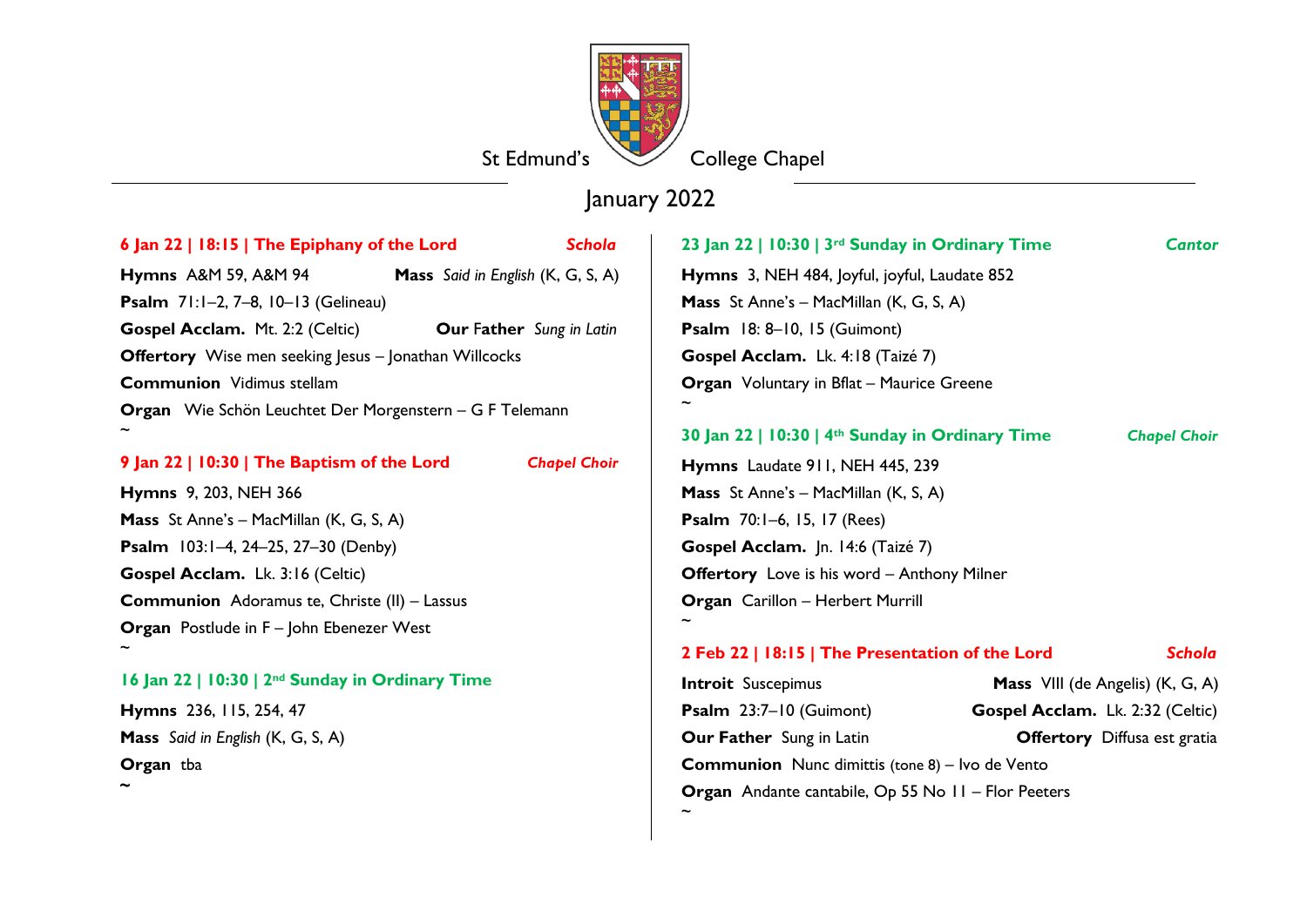# February 2022

### **6 Feb 22 | 10:30 | 5th Sunday in Ordinary Time** *Cantor*

**Hymns** 110, Laudate 877, 115, Laudate 865 **Mass** St Anne's – MacMillan (K, S, A) **Psalm** 137:1–5, 7–8 (Hutmacher) **Gospel Acclam.** Mt. 4:19 (Taizé 7) **Organ** Allegretto in G – Kate Loder ~

#### **12 Feb 22 | 18:15 | Vespers for the Commemoration of Benefactors** *Schola*

**Hymns** 253, 218 **Psalms** 109, 110, 116 **Magnificat** from the Short Service – Orlando Gibbons **Anthem** O quam gloriosum – T L de Victoria **Organ** Voluntary XII in D – William Croft ~

#### **13 Feb 22 | 10:30 | 6th Sunday in Ordinary Time** *Cantor*

**Hymns** 235, 105, 120, 225 **Mass** St Anne's – MacMillan (K, S, A) **Psalm** 1:1–4, 6 (Guimont) **Gospel Acclam.** Mt. 11: 25 (Taizé 7) **Organ** The Lord Mayor's Swan-hopping Trumpet Tune – Anon. ~

**20 Feb 22 | 10:30 | 7th Sunday in Ordinary Time** *Chapel Choir* **Hymns** Praise to the Holiest, 212, 258 **Mass** St Anne's – MacMillan (K, G S, A) **Psalm** 102:1–4, 8, 10, 12–13 (Denby) **Gospel Acclam.** Jn. 13:34 (Taizé 7) **Communion** I give you a new commandment – Peter Aston **Organ** Prelude & Fugue in B flat, BWV560 – J S Bach ~

### **22 Feb 22 | 18:15 | Admission of New Fellows**

**Organ** Voluntary in B flat – Maurice Greene ~

#### **27 Feb 22 | 10:30 | 8th Sunday in Ordinary Time** *Cantor*

**Hymns** NEH 54, We must be merciful, Laudate 287 **Mass** St Anne's – MacMillan (K, G, S, A) **Psalm** 91:2–3, 13–16 (Proulx) **Gospel Acclam.** cf, Ac. 16:14 (Taizé 7) **Offertory** Domine convertere **Organ** Paraphrase on a Chorus from Handel's *Maccabeus* – A Guilmant ~

St Edmund's College Chapel